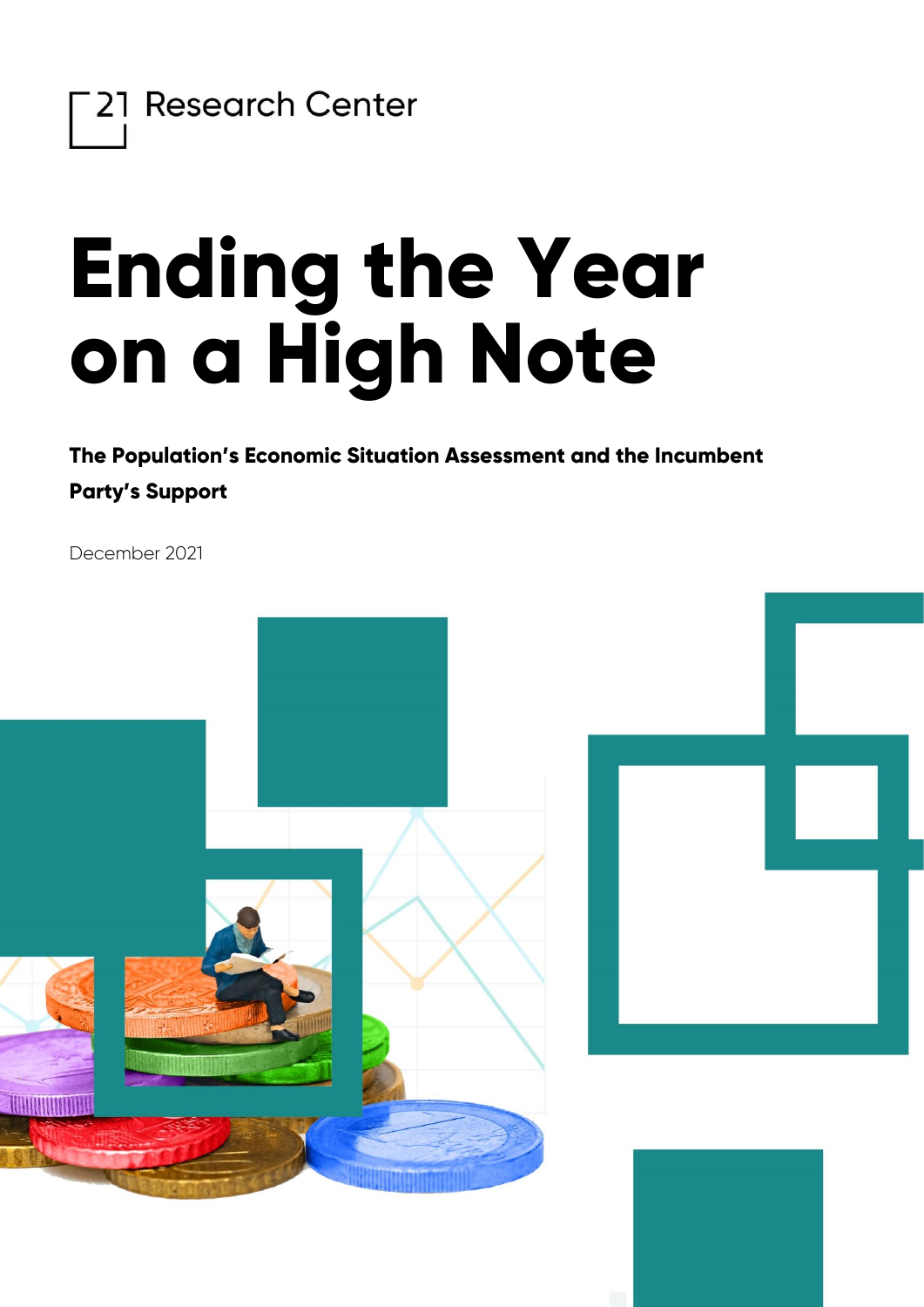## **Executive Summary**

**In March, 21 Research Center published its [monthly analysis](https://21kutatokozpont.hu/wp-content/uploads/2021/03/bizalmi_21marc.pdf) examining the relationship between the population's economic expectations, certain important financial changes affecting the country's financial and social situation, and the support of the respective incumbent parties.**

In December, the [GKI consumer confidence index](https://www.gki.hu/language/hu/2021/12/20/decemberben-az-uzleti-szfera-nagyon-pesszimistan-tekintett-a-magyar-gazdasag-jovojere-de-a-fogyasztok-bizakodobba-valtak/) improved after a significant fall in November, though it no longer approached the peak observed in October, while support for ruling parties remained relatively steady. With the end of the year and the holidays in sight, the population was again a bit more optimistic than in the previous month or in the same period last year.

2021 was, overall, a year of large fluctuations in the consumer confidence index. The confidence index was essentially stagnating in the first quarter, reached its annual peak in June in the second quarter (-14,5), then started significantly increasing in October after a 3-month fall, reaching numbers similar to those measured in April, before finally improving again in December. Support for Fidesz-KDNP has demonstrated much less fluctuation, following the changes in the indicator for the economic situation with a slight lag. The data measured mid-2021 approximated the pre-pandemic values the most.

## **Recent Trends**

Following the unsteady trend observed this year, there was a noticeable increase in consumer expectations in December compared to the previous month's fall. The strengthening of citizens' financial situation, their views on saving opportunities and their ability to purchase high-value consumer durables all contributed to this trend. Despite some improvement, inflation remained as high as in the past six months and now contributes to a markedly worse assessment than the figures last December. The other relevant data points, however, fared significantly better than the year before.

In comparison with last month, there have been no changes in the perception of the incumbent party. The proportion of supporters remained at 47 percentage points among party voters and 37 percentage points among all voters. At the same time last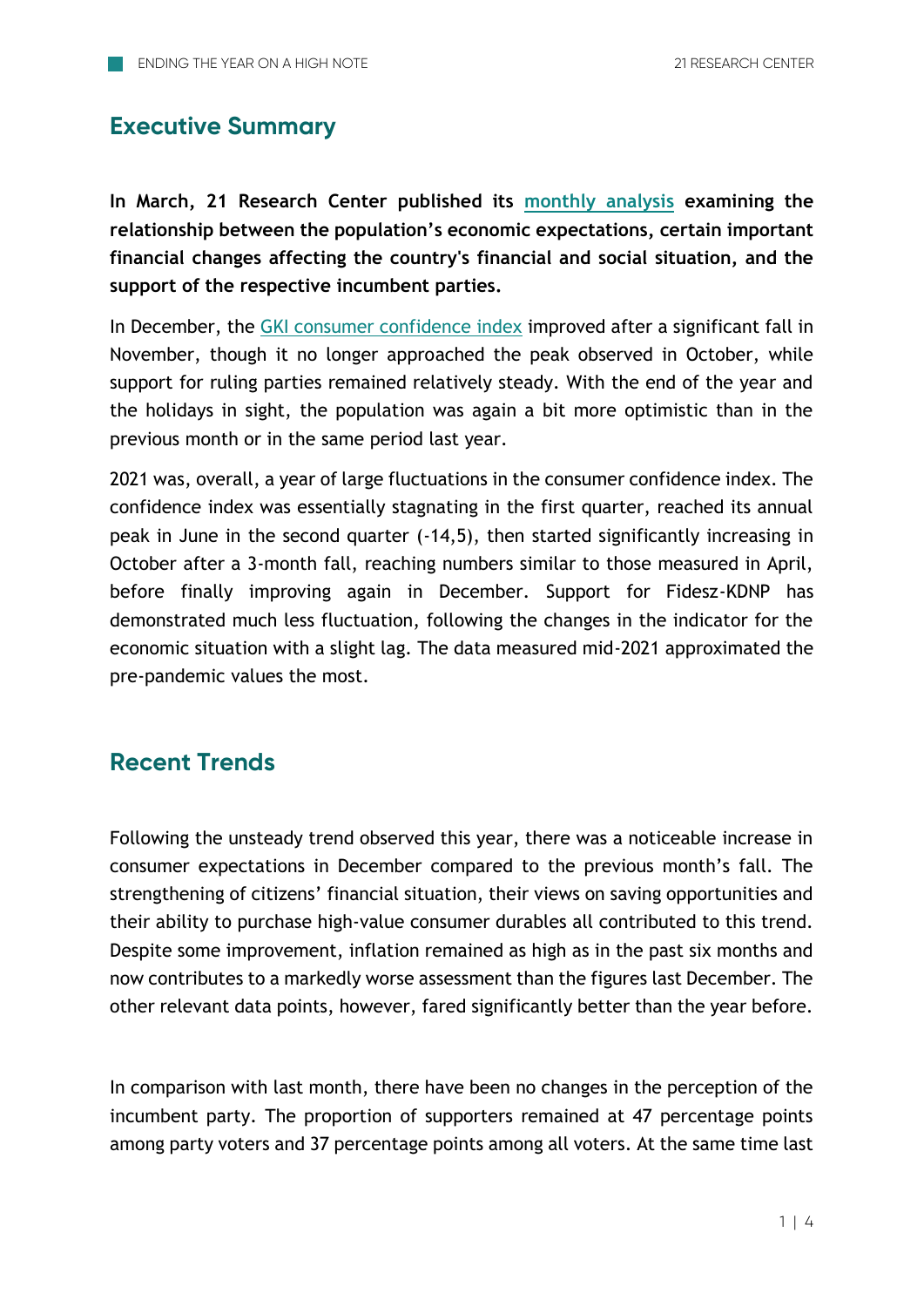year, however, Fidesz had 3 percentage points in the first category and 7 percentage points less in the second one.



The gap between two indicators measured in our analysis started narrowing again after the fluctuations experienced this year. As both the consumer confidence index and the government's support has increased compared to last year, 2021 did, overall, end on a high note.

## **About Causes**

According to [a survey published by Ipsos in December,](https://www.ipsos.com/hu-hu/pozitiv-fiatalok-hozzaallasa-szebbnek-latjak-vilagot) 2021 was a difficult year for many and 9 percent of those asked expects 2022 to be worse, yet the majority (56 percent) has high hopes for the new year. This effect of hope could be observed in that, despite the [peaking fourth](https://www.portfolio.hu/gazdasag/20211206/latszolag-mar-megvolt-a-negyedik-hullam-tetozese-magyarorszagon-de-a-szennyvizmintak-szerint-meg-durvul-a-jarvany-514682) wave of the pandemic and the [high levels of](https://hvg.hu/gazdasag/20211208_inflacio_rekord_ksh)  [inflation,](https://hvg.hu/gazdasag/20211208_inflacio_rekord_ksh) the economic assessment was more favourable at the end of the year than in the previous month and the population was more optimistic than in the first quarter of 2021. The promise of [benefits and allowances](https://index.hu/belfold/2022/01/01/valtozasok-2022-januar-1/) in the next few months largely linked to the election campaign -, and the fact that the government ended up not introducing stricter pandemic measures in the last month increased